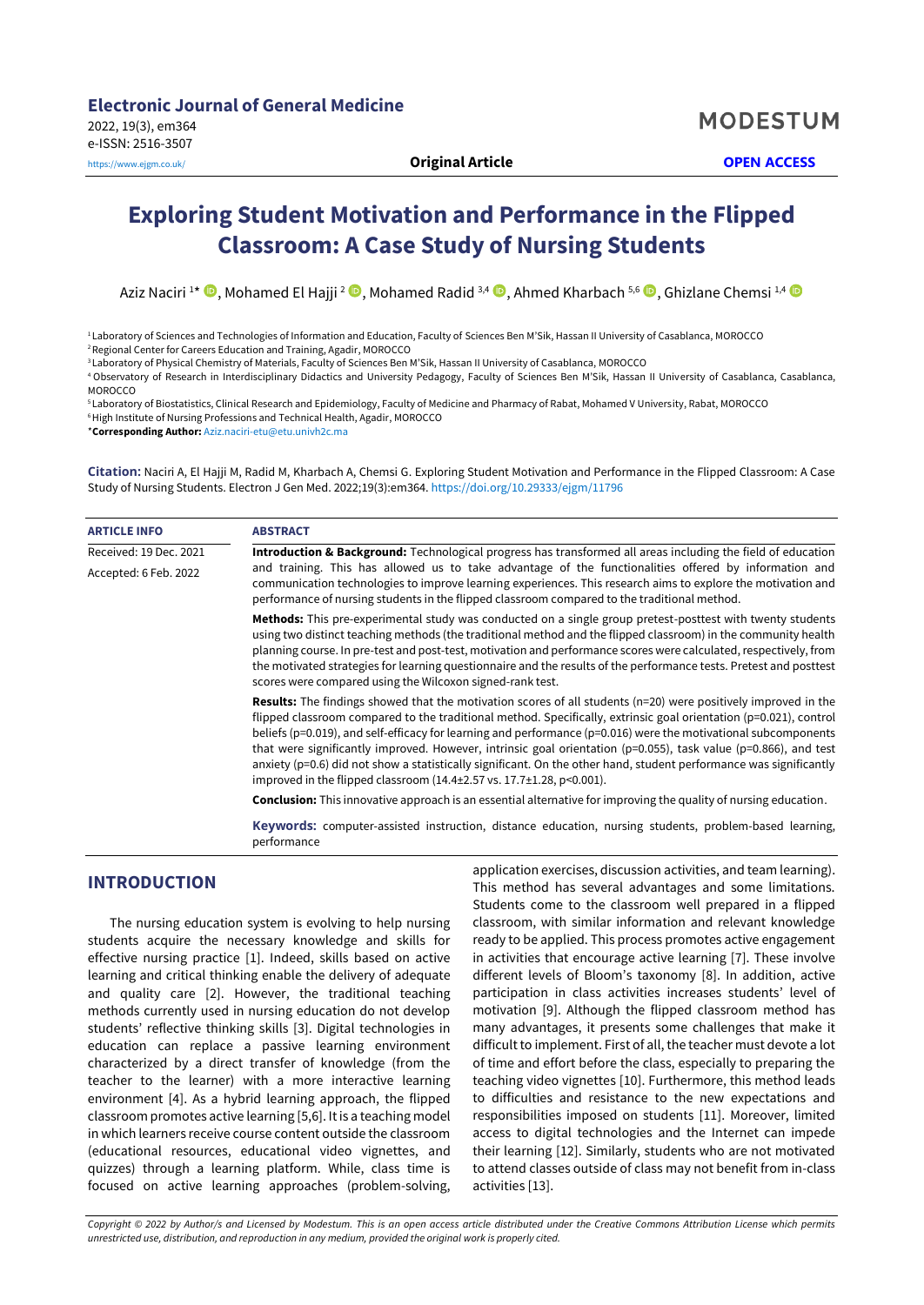| <b>Table 1.</b> The teaching-learning process adapted during this study |                                                                                                                                                         |                                                                                                         |  |  |
|-------------------------------------------------------------------------|---------------------------------------------------------------------------------------------------------------------------------------------------------|---------------------------------------------------------------------------------------------------------|--|--|
| <b>Teaching method</b>                                                  | Activities to be carried out outside the classroom                                                                                                      | <b>Classroom activities</b>                                                                             |  |  |
| Traditional                                                             | Pre-reading of articles made available to students                                                                                                      | Listening<br>Take notes<br>Asking questions                                                             |  |  |
| Flipped classroom                                                       | Task-based learning<br>View instructional video capsules on Moodle<br>Respond to video and/or quiz worksheets posted online<br>Discussion in the forums | Practical workshops<br>Drawing with flip chart<br>Case studies<br><b>Discussions</b><br>Problem solving |  |  |

On the other hand, learning motivation is a crucial research topic in the student teaching-learning process. Learning motivation is defined as a state of the students relating their perceptions and conceptions to their environment and generating engagement and participation in an academic task [14]. There are several theories of motivation. The present research will be limited to the model of motivation from a socio-cognitive perspective because it is strongly indicated for studying motivation in a digital learning context. This sociocognitive approach emphasizes that academic motivation results from the interaction between learners' perceptions and expectations on the one hand and the different elements of their environment on the other hand [15]. The theoretical model selected for this research is Pintrich's expectations and value model [16]. Indeed, it is a robust model that synthesizes many research results, integrating the concepts of self-efficacy and intrinsic or extrinsic orientation of motivation. In our knowledge, there are no studies in Morocco that investigate the motivation and performance of nursing students during flipped learning. The study conducted among the trainee demonstrated the effectiveness of the said method and its ability to improve the performance of these learners [17]. Likewise, another study conducted at a Moroccan university reported that the flipped classroom significantly improved the learning of students with learning disabilities [18]. Indeed, the effect of the flipped classroom on student motivation and performance has been reported in several studies in different contexts. Some have indicated a positive effect on student motivation [19-21]. Others have justified its effect on student performance [22,23]. However, other research has noted that the method has no significant effect on student performance [24, 25]. Therefore, this study aims to explore the motivational level and performance of nursing students in the flipped classroom compared to the traditional method.

# **MATERIALS AND METHODS**

#### **Design**

The study design is pre-experimental based on a single group pretest-posttest. The main independent variable is the flipped classroom method, and the dependent variables are student motivation and performance. The course, entitled "Community Health Planning," was 20 hours in length and was divided into two sessions of 10 hours each. The first session was conducted in a traditional teacher-centered method. The flow of information between the teacher and the students was mainly one-way. The classroom was organized with desks/chairs arranged in rows facing the blackboard, and students had no explicit tasks to prepare for class. The second session of the course was delivered using the flipped classroom approach using the MOODLE educational platform. Students

receive the lectures in online resources (usually interactive video vignettes) supported by quizzes and exercises. The released time in class is reserved for peer discussions and group projects, which will give meaning to the content put on the platform (**Table 1**).

#### **Sample**

The study was conducted among 20 students in the third year of the nursing program, option: Polyvalent nurse at the Higher Institute of Nursing Professions and Technical Health of Agadir, Morocco.

#### **Data Collection**

#### *Student motivation*

In this study, student motivation was measured using "the motivated strategies for learning questionnaire." It was developed from Pintrich's social-cognitive model. This instrument has been confirmed by several research studies [26, 27]. It consists of 31 items divided into six subscales: intrinsic goal orientation (4 items), extrinsic goal orientation (4 items), task value (6 items), control beliefs (4 items), self-efficacy for learning and performance (8 items), and test anxiety (5 items). A 7-point Likert scale was used for each item, ranging from "strongly agree" to "strongly disagree."

## *Student performance*

The participants' level of performance was tested at the end of the implementation of each teaching method. Students took a test consisting of 07 questions (direct questions, MCQs, and open-ended questions). The questions in each test were designed to meet the pedagogical objectives of the course in terms of "memorization", "comprehension", and "application" of Bloom's taxonomy [28].

#### **Data Analysis**

For data analysis, we used IBM SPSS 25.0 and Excel 2016. Pretest and posttest scores were compared using the Wilcoxon signed-rank test. A p-value less than <0.05 was considered statistically significant.

## **Ethical Considerations**

Written permission was obtained to conduct the study from the Higher Institute of Nursing Professions and Technical Health Agadir (N19-74). Written consent was obtained from all participants.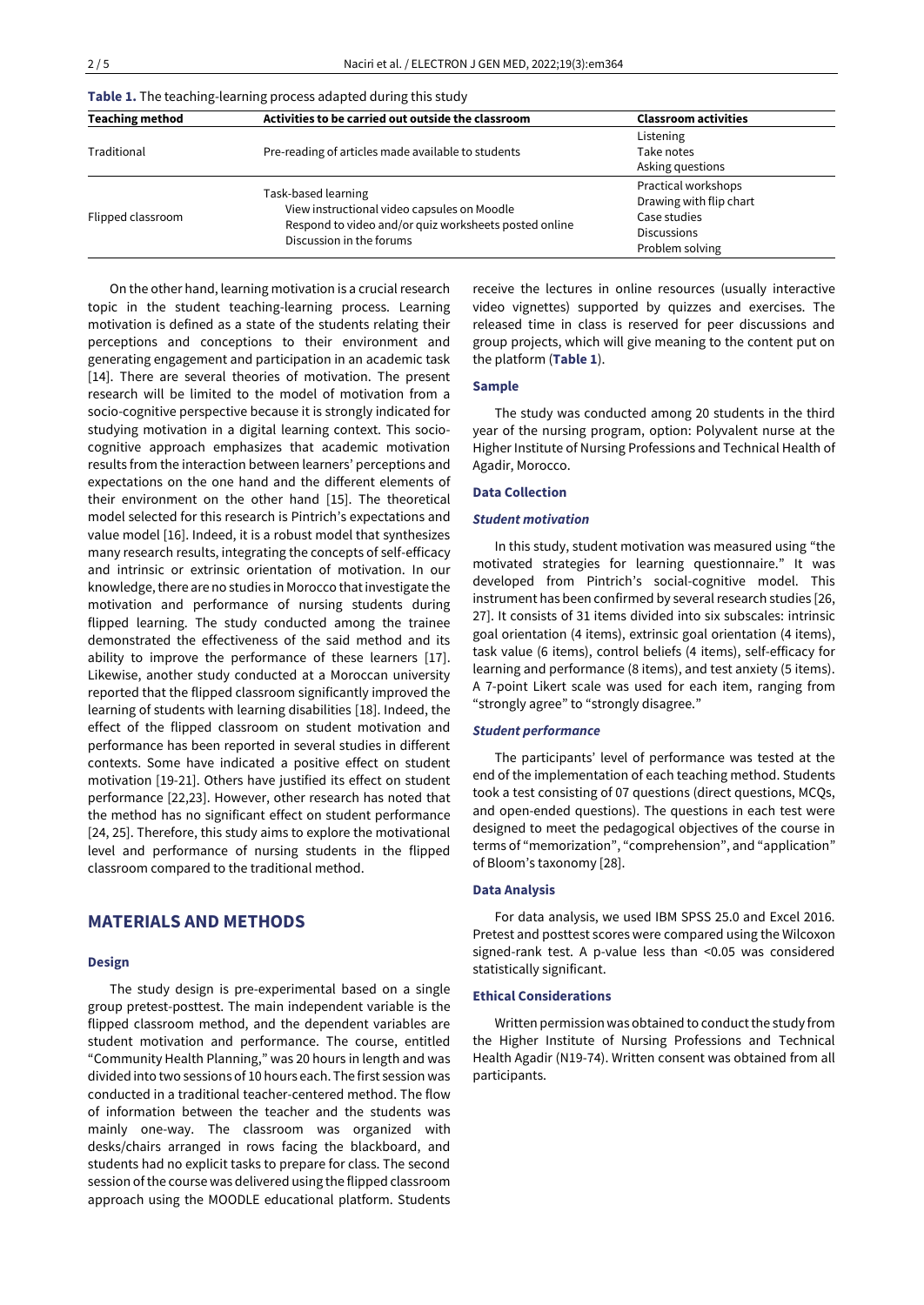#### **Table 2.** Characteristics of study participants

| <b>Variables</b>                               | Number of<br>participants(%) |  |
|------------------------------------------------|------------------------------|--|
|                                                |                              |  |
| Genre                                          |                              |  |
| Female                                         | 17(85%)                      |  |
| Male                                           | 3(15%)                       |  |
| Age: Mean(Standard deviation)                  | $21.5(\pm 0.8)$              |  |
| Possession of a personal computer              | 18(90%)                      |  |
| Possession of a smartphone                     | 20(100%)                     |  |
| Access to an internet connection               |                              |  |
| Always                                         | 11(55%)                      |  |
| Often                                          | 5(25%)                       |  |
| Sometimes                                      | 5(25%)                       |  |
| Never                                          | $0(0\%)$                     |  |
| Knowledge of one or more educational platforms | $0(0\%)$                     |  |
| Previous use of an educational platform        | $0(0\%)$                     |  |

**Table 3.** Differences in student motivational scores between traditional and flipped classrooms

| The measurement scale        | <b>Traditional</b><br>method | <b>Flipped</b><br>classroom | p-value |  |
|------------------------------|------------------------------|-----------------------------|---------|--|
|                              | Mean(SD)                     | Mean(SD)                    |         |  |
| Total motivation             | 30.23                        | 32.81                       | 0.046   |  |
|                              | 5.04(0.33)                   | 5.47(0.52)                  |         |  |
| Intrinsic goal orientation   | 5.29(0.7)                    | 5.88(0.4)                   | 0.055   |  |
| Extrinsic goal orientation   | 5.04(1.06)                   | 5.8(0.63)                   | 0.021   |  |
| Task value                   | 5.48(0.8)                    | 5.72(0.87)                  | 0.866   |  |
| Control beliefs              | 5.28(0.72)                   | 5.95(0.02)                  | 0.019   |  |
| Self-efficacy for learning & | 5.10(0.7)                    | 5.54(0.54)                  | 0.016   |  |
| performance                  |                              |                             |         |  |
| Test anxiety                 | 4.05(1.07)                   | 3.92(0.6)                   | 0.600   |  |

# **RESULTS**

#### **Participants**

Out of 20 students, 85% were female, and the mean age was 21.5 years (SD±0.80). All participants owned a smartphone, and 94.4% reported having a personal computer. The majority of students (55%) had constant access to an internet connection. However, all students (100%) expressed a lack of knowledge of educational platforms and reported never having used them (**Table 2**).

## **Student Motivation**

Students' motivation was assessed at the end of the traditional method and the flipped classroom. The results showed that students had a higher level of motivation in the flipped classroom than in the traditional method (5.04±0.33 vs. 5.47±0.52, p<0.05). Also, the motivational subcomponents that were significantly improved in the posttest were: extrinsic goal orientation (p=0.021), control beliefs (p=0.019), and selfefficacy for learning and performance (p=0.016). However, no significant difference was found for intrinsic goal orientation (p=0.055), task value (p=0.866), and test anxiety (p=0.6) (**Table 3**).

## **Student Performance**

We assessed student learning outcomes after each instructional method. The results show that 95% of the students (n=19) achieved higher flipped classroom scores than the traditional method (**Figure 1**). In addition, a significant



**Figure 1.** Comparisons of nursing student scores in the flipped classroom and the traditional method

**Table 4.** Comparisons of nursing students' grades in the flipped classroom and the traditional method

|                                            | <b>Traditional</b><br>method | <b>Flipped</b><br>classroom | p-value |
|--------------------------------------------|------------------------------|-----------------------------|---------|
|                                            | Mean(SD)                     | Mean(SD)                    |         |
| Academic performance<br>of the group class | 14.4(2.57)                   | 17.7(1.28)                  | < 0.001 |

difference in total class performance was found in the flipped classroom (17.7±1.28) vs. (14.4±2.57) for the traditional method (p<0.0001) (**Table 4**).

# **DISCUSSION**

This study aims to explore nursing students' motivation and performance in the flipped classroom. The results suggest that student motivation improved significantly during flipped teaching (p<0.05). These results are similar to studies [9,19,29]. The increase in student motivation scores in the flipped classroom has been explained differently in several contexts. The improvement in nursing students' motivation in the flipped classroom is due in part to the equitable, accessible, and repeated access to online educational resources, and in part to the respect for each student's learning pace [9]. The flexible learning environment supported by the flipped classroom also contributes to student motivation [20]. Furthermore, the increase in motivation was caused by various learning strategies such as critical thinking, task value, and peer learning [30].

Regarding motivational aspects in our research, the flipped classroom has a positive effect on three key components. The first is related to extrinsic goal orientation, in which students value academic success and approval from others (p=0.021). This result could be linked to the learning activities proposed in the platform in the form of diversified exercises (worksheets of the video capsule, quiz in the form of multiple-choice questions, and open-ended questions), creating a feeling of rivalry and competitiveness within the class group (having a good grade, a satisfactory ranking within the class). As for the second motivational aspect, control beliefs showed a significant improvement (p=0.019). Students believe that their academic performance is directly related to their efforts. This is probably due to the paradigm shift in the learning process. Since, in the flipped classroom, students are actively involved in the construction of their knowledge. Regarding the third component called self-efficacy for learning and performance, the post-test result is significantly improved (p=0.016). In this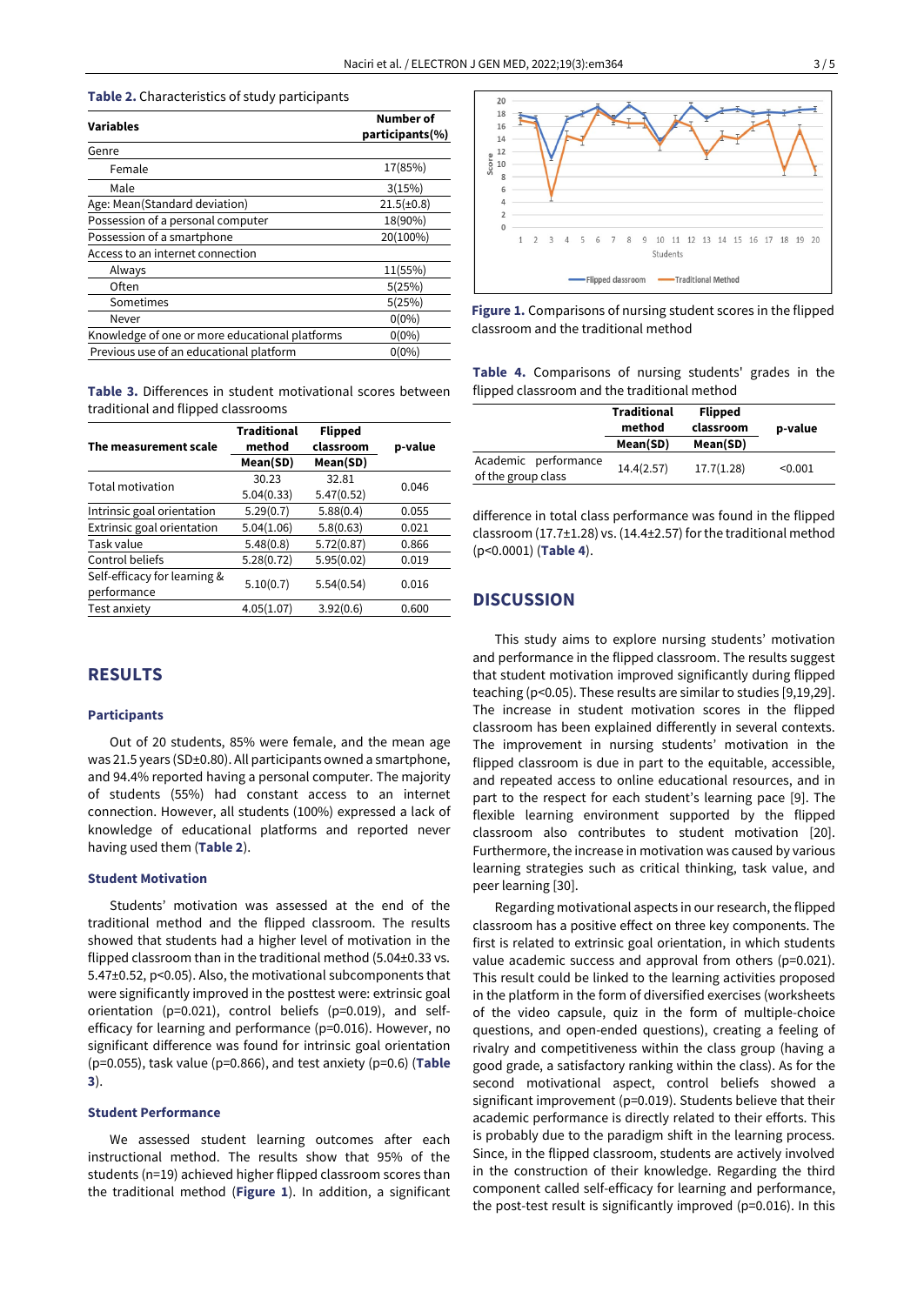motivational line, learners believe in their ability to adapt and control the behaviors necessary to achieve the required performance. This perception could be generated and consolidated by the flexible and supple learning environment, where freedom of expression and capitalization of learning through workshops meet the set learning objectives.

The present study recorded a significant improvement in student performance while switching from the transmissive to the flipped teaching approach (p<0.001). This is consistent with the results of several studies in different settings [22,23]. The increase in performance was inherent in providing students with online video vignettes while allowing them to better assimilate the course before coming to class. As a result, the time freed up in class allows low-performing students to spend more time on practice exercises and correcting poorly learned sequences [23]. Moreover, another investigation [22], conducted at a medical university in China, found that improved student performance in flipped classrooms was strongly related to the intensification and diversification of classroom teaching-learning activities, with teachers having more time in class to facilitate discussions and answer quizzes rather than repeat rote didactics. In the present study, the improvement in the students' grade scores in the flipped classroom could be due, on the one hand, to intrinsic reasons related to the feeling of curiosity that immersion in this innovative teaching practice provokes. On the other hand, it could be due to the pedagogical video vignettes offered in the out-of-class platform. Furthermore, although an increase in motivation and performance was observed in students in the flipped classroom compared to the traditional classroom, this research did not identify the increase in motivation. However, previous studies have suggested a positive correlation between motivation and performance, indicating that there is also an improvement in academic performance when an increase in motivation is observed [31].

#### **Limitation of the Study**

This study has several limitations. First, we used a onegroup pre-test-post-test design, so our data are limited in causal inference. Second, only 10 hours of a course were flipped. This time seems insufficient to assess nursing students' motivation and performance. Third, the study was based on a cohort of students from a single institution with a specific course. Student motivation and performance may differ from one institution to another, from one course to another.

# **CONCLUSION**

The findings of this study showed that student nurses' motivation was improved by switching from the traditional method to the flipped classroom. Motivation subcomponents such as extrinsic goal orientation, control beliefs, and selfefficacy for learning and performance showed statistically significant improvement in the posttest. Furthermore, student performance in the flipped classroom method showed a statistically significant improvement over the traditional method. Future research is needed to investigate the factors influencing student motivation and performance in the flipped classroom.

**Author contributions: AN, AK, & ME:** conception and design, data analysis and interpretation; **AN & MR:** manuscript draft; **ME, MR, & GC:**

critical revision of the manuscript; **GC:** final approval of the manuscript. All authors have agreed with the results and conclusions.

**Funding:** No funding source is reported for this study.

**Acknowledgements:** All authors would like to thank all the student nurses who participated in the study.

**Declaration of interest:** No conflict of interest is declared by authors.

## **REFERENCES**

- 1. World Health Organization. Nurse educator core competencies. 2017. Available at: [https://www.who.int/](https://www.who.int/hrh/nursing_midwifery/nurse_educator050416.pdf) [hrh/nursing\\_midwifery/nurse\\_educator050416.pdf](https://www.who.int/hrh/nursing_midwifery/nurse_educator050416.pdf)
- 2. Popil I. Promotion of critical thinking by using case studies as teaching method. Nurse Educ Today. 2011;31(2):204-7. <https://doi.org/10.1016/j.nedt.2010.06.002> PMid:20655632
- 3. Pu D, Ni J, Song D, et al. Influence of critical thinking disposition on the learning efficiency of problem-based learning in undergraduate medical students. BMC Med Educ. 2019;19(1):1-8. [https://doi.org/10.1186/s12909-018-](https://doi.org/10.1186/s12909-018-1418-5) [1418-5](https://doi.org/10.1186/s12909-018-1418-5) PMid:30606170 PMCid:PMC6318932
- 4. Bransford J, Brophy S, Williams S. When computer technologies meet the learning sciences: Issues and opportunities. J Appl Dev Psychol. 2000;21(1):59-84. [https://doi.org/10.1016/S0193-3973\(99\)00051-9](https://doi.org/10.1016/S0193-3973(99)00051-9)
- 5. Galway LP, Corbett KK, Takaro TK, Tairyan K, Frank E. A novel integration of online and flipped classroom instructional models in public health higher education. BMC Med Educ. 2014;14(1):1-9. [https://doi.org/10.1186/](https://doi.org/10.1186/1472-6920-14-181) [1472-6920-14-181](https://doi.org/10.1186/1472-6920-14-181) PMid:25169853 PMCid:PMC4167261
- 6. Roehl A, Reddy SL, Shannon GJ. The flipped classroom: An opportunity to engage millennial students through active learning strategies. J Fam Consum Sci. 2013;105(2):44-9. <https://doi.org/10.14307/JFCS105.2.12>
- 7. McLaughlin JE, Roth MT, Glatt DM, et al. The flipped classroom: A course redesign to foster learning and engagement in a health professions school. Acad Med. 2014;89(2):236-43. [https://doi.org/10.1097/ACM.](https://doi.org/10.1097/ACM.0000000000000086) [0000000000000086](https://doi.org/10.1097/ACM.0000000000000086) PMid:24270916
- 8. Lebrun M. Essai de modélisation et de systémisation du concept de classes inversées [Modeling and systemization of the concept of flipped classrooms]. 2016. Available at: <http://lebrunremy.be/WordPress/?p=740>
- 9. Davey P. The flipped classroom: Motivating student nurses to learn independently. Athens J Health. 2015;2(4):261-70. <https://doi.org/10.30958/ajh.2-4-2>
- 10. Mazur A, Brown B, Jacobsen M. Learning designs using flipped classroom instruction (Conception d'apprentissage à l'aide de l'instruction en classe inverse). Can J Learn Technol. 2015;41(2)[. https://doi.org/10.21432/T2PG7P](https://doi.org/10.21432/T2PG7P)
- 11. Bland L. Applying flip/inverted classroom model in electrical engineering to establish life long learning [Paper presentation]. 2006 Annual Conference & Exposition. Chicago, IL. <https://doi.org/10.18260/1-2--491>
- 12. Lane-Kelso M. The pedagogy of flipped instruction in Oman. Turkish Online J Educ Technol. 2015;14(1):143-50.
- 13. Bergmann J, Sams A, Nizet I, Bernard S, Piette W. La classe inverse [The flipped classroom]. Les Éditions Reynald Goulet, Inc.; 2014.
- 14. Bégin C, Barbeau D. Interventions pédagogiques et réussite au cégep: Méta-analyse [Pedagogical interventions and success in cegep: Meta-analysis]. Revue des sciences de l'éducation [J Educ Sci.]. 2010;36(1):268-9[. https://doi.org/](https://doi.org/10.7202/043997ar) [10.7202/043997ar](https://doi.org/10.7202/043997ar)